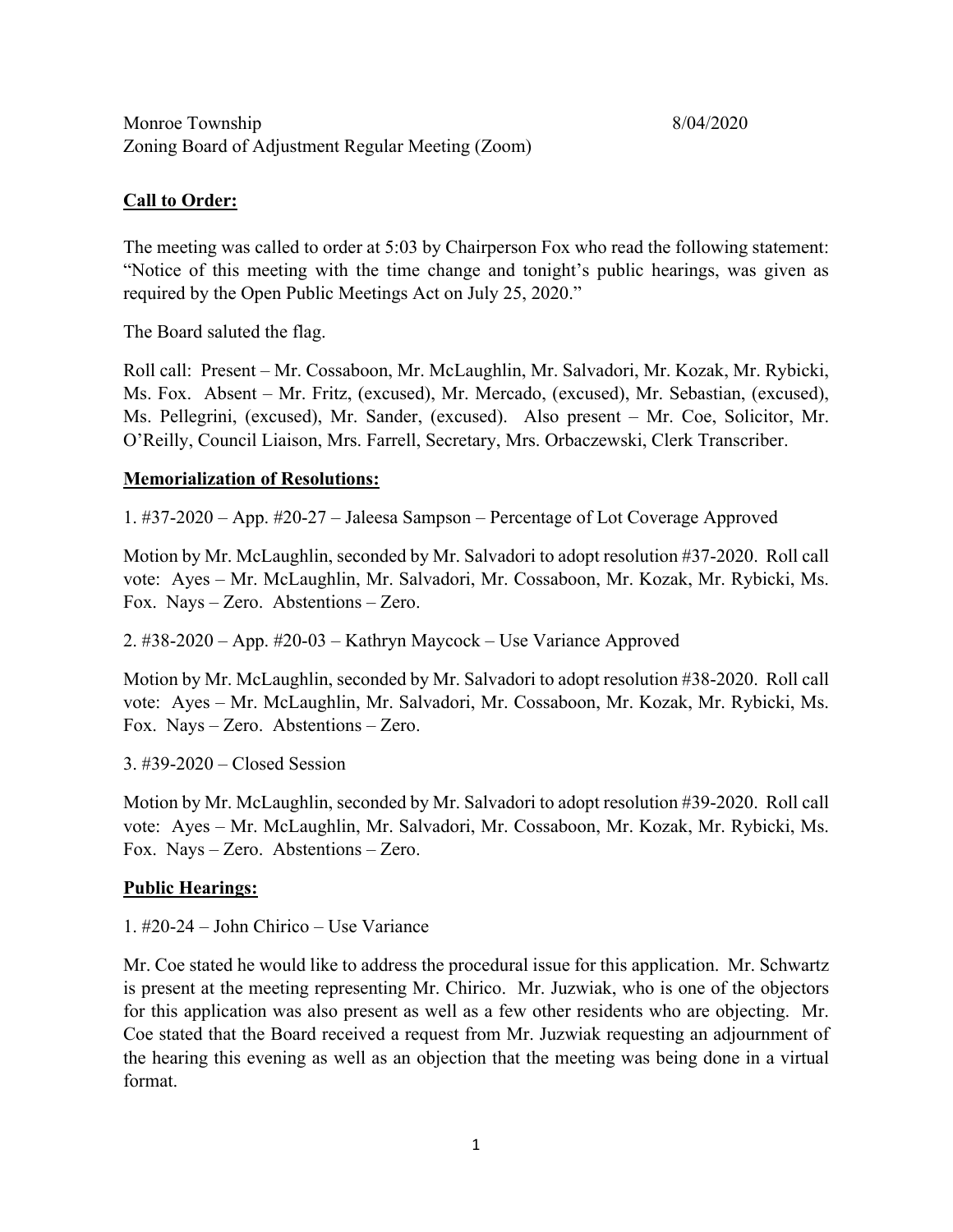#### **Public Hearings: (continued)**

#### 1. #20-24 – John Chirico (continued)

He stated there was a claim by Mr. Juzwiak's planner that virtual meetings should not occur in controversial matters. Mr. Coe stated that is not the case, as there has been a bulletin issued by the DCA that indicates Zoning Boards should proceed with virtual meetings and in fact are required to continue to conduct monthly meetings and to comply with statutory deadlines to decide matters before them. Therefore, the Zoning Board is not going to entertain an objection based on the virtual format; however, there is a case where if there are objectors and the objectors wish to obtain their own professionals, the Zoning Board should take that into consideration. He suggested that the Board grant a one or two week adjournment to allow the objectors professionals to be available. He asked Mr. Juzwiak if his professionals are available either August  $11<sup>th</sup>$  or August  $18<sup>th</sup>$ . Mr. Juzwiak replied that the planner is available but he is not sure about his attorney. He would prefer the meeting of August  $18<sup>th</sup>$  to give them more time. Mr. Schwartz indicated he would like the meeting on August  $11<sup>th</sup>$  so his client does not have to wait longer. Mr. Coe recommended that the Board adjourn the matter to the August 18<sup>th</sup> meeting. He stated to the objectors present that they will not receive any other notice of the hearing; that the notice is being given this evening indicating that the matter will be heard on August  $18<sup>th</sup>$ . He also stated that the application will not be adjourned again due to one or more of the objector's professionals unable to attend the August  $18<sup>th</sup>$  hearing. Mrs. Farrell commented that the residents interested in the hearing on August  $18<sup>th</sup>$  should email her so she can send them the meeting information; she gave her email to those interested. In addition, the information will be available on the Township's website on how to log into the Zoom meeting with the meeting ID and password.

Motion by Mr. McLaughlin, seconded by Mr. Salvadori to adjourn the hearing for application #20-24/John Chirico to August 18<sup>th</sup> at 6:00 p.m. Voice vote; all ayes, motion passed.

2. #20-09 – Edward Lutz – Rear Yard Variance

Present – Mr. Lutz, applicant.

The applicant is requesting a rear yard variance to construct a 25' x 36' garage to replace his existing garage. The required rear yard setback is 37.5' and Mr. Lutz is proposing 13'. The property is located at 1610 West Lake Avenue, also known as Block 401, Lot 28, in the R-2 Zoning District.

Ms. Fox asked if the application can be deemed complete. Mrs. Farrell replied it can be deemed complete. Motion by Mr. McLaughlin, seconded by Mr. Salvadori to deem application #20-09 complete. Voice vote; all ayes, motion passed.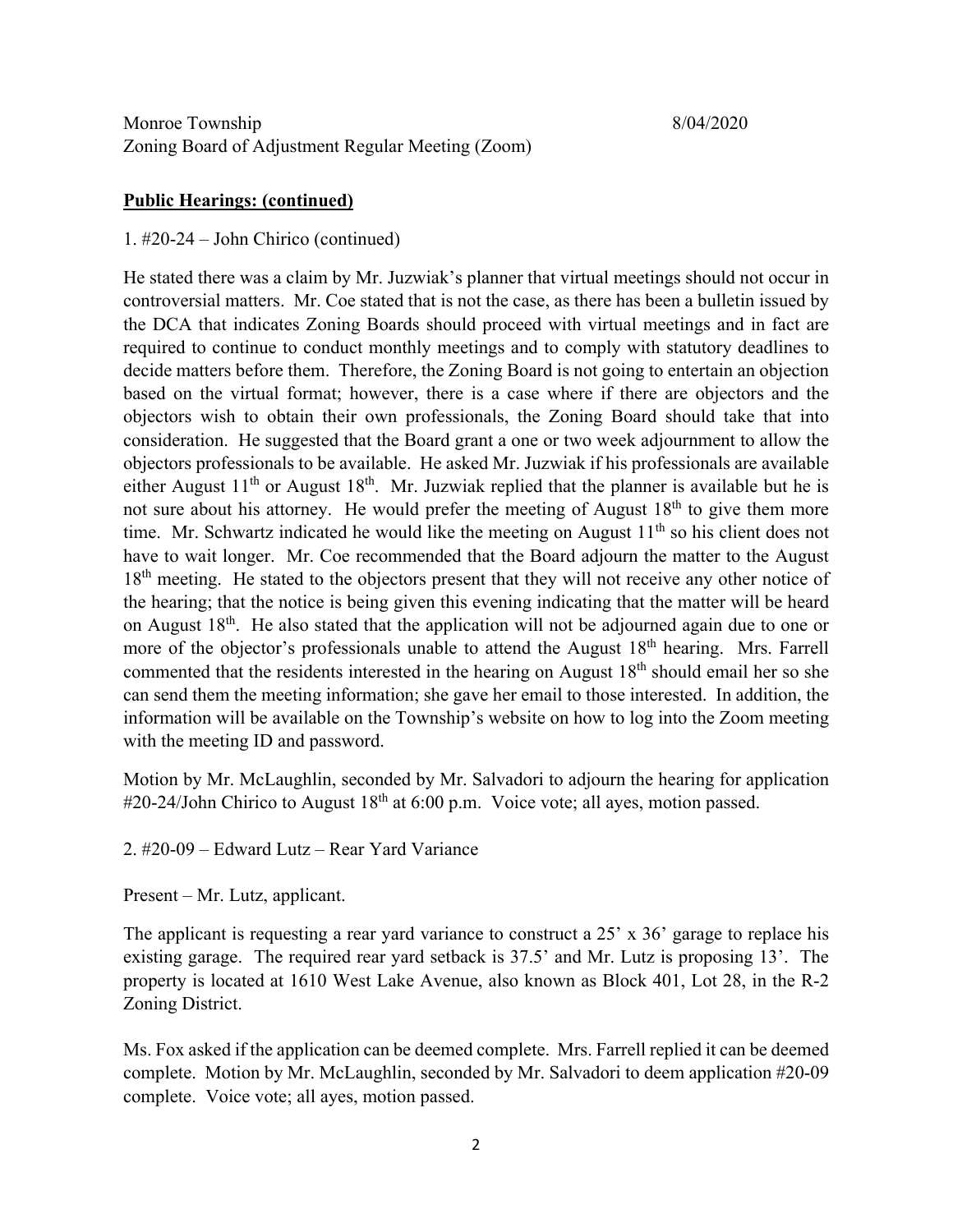# **Public Hearings: (continued)**

2. #20-09 – Edward Lutz (continued)

Mr. Lutz was sworn in by Mr. Coe. He stated that he would like to replace his existing garage with a new 900 square foot garage to be located in the same place as the existing one. He does woodworking as a hobby and can use more space for that and for storage. Mr. McLaughlin asked if all the surrounding uses are residential and if there will be electricity in the new garage. Mr. Lutz replied that all the surrounding uses are residential and there will be electricity in his garage. Mr. McLaughlin asked if there will be any water and sewer in the new garage. Mr. Lutz replied there will not be any water or sewer to the garage. Mr. Rybicki asked if there is a residence behind his home. Mr. Lutz replied there is a house behind his property. He sent notice to all his neighbors and no one seems to have any issue with his proposal.

Mr. Kozak commented on the portable carport/tent structure and asked if Mr. Lutz was removing that from the property. Mr. Lutz replied that the carport/tent structure is not on his property but on his neighbor's property; however, the wind blew it down a couple of weeks ago. Mr. Kozak asked if the stuff that is stored outside will now be stored inside the new garage. Mr. Lutz replied he will be able to store the items outside in the new garage. Mr. Coe asked if the applicant intends to use the garage for storage and his hobby and not another residential use. Mr. Lutz replied he does not intend to have water and sewer or any residential use in the garage.

Motion passed to open the hearing to the public. There being none, motion passed to close the hearing to the public.

Mr. Coe reviewed the variance request for the Board. Motion by Mr. McLaughlin, seconded by Mr. Salvadori to grant the rear yard variance where 37.5 feet is required and the applicant will have 13 feet conditioned upon the applicant constructing the garage in accordance with the plans submitted, the applicant must obtain all other Township permits necessary, the applicant will not have any residential or commercial use in the garage, and the applicant must maintain his escrow account. Roll call vote: Ayes – Mr. McLaughlin, Mr. Salvadori, Mr. Cossaboon, Mr. Kozak, Mr. Rybicki, Ms. Fox. Nays – Zero. Abstentions – Zero.

## **Public Portion:**

Motion passed to open the meeting to the public. There being none, motion passed to close the meeting to the public.